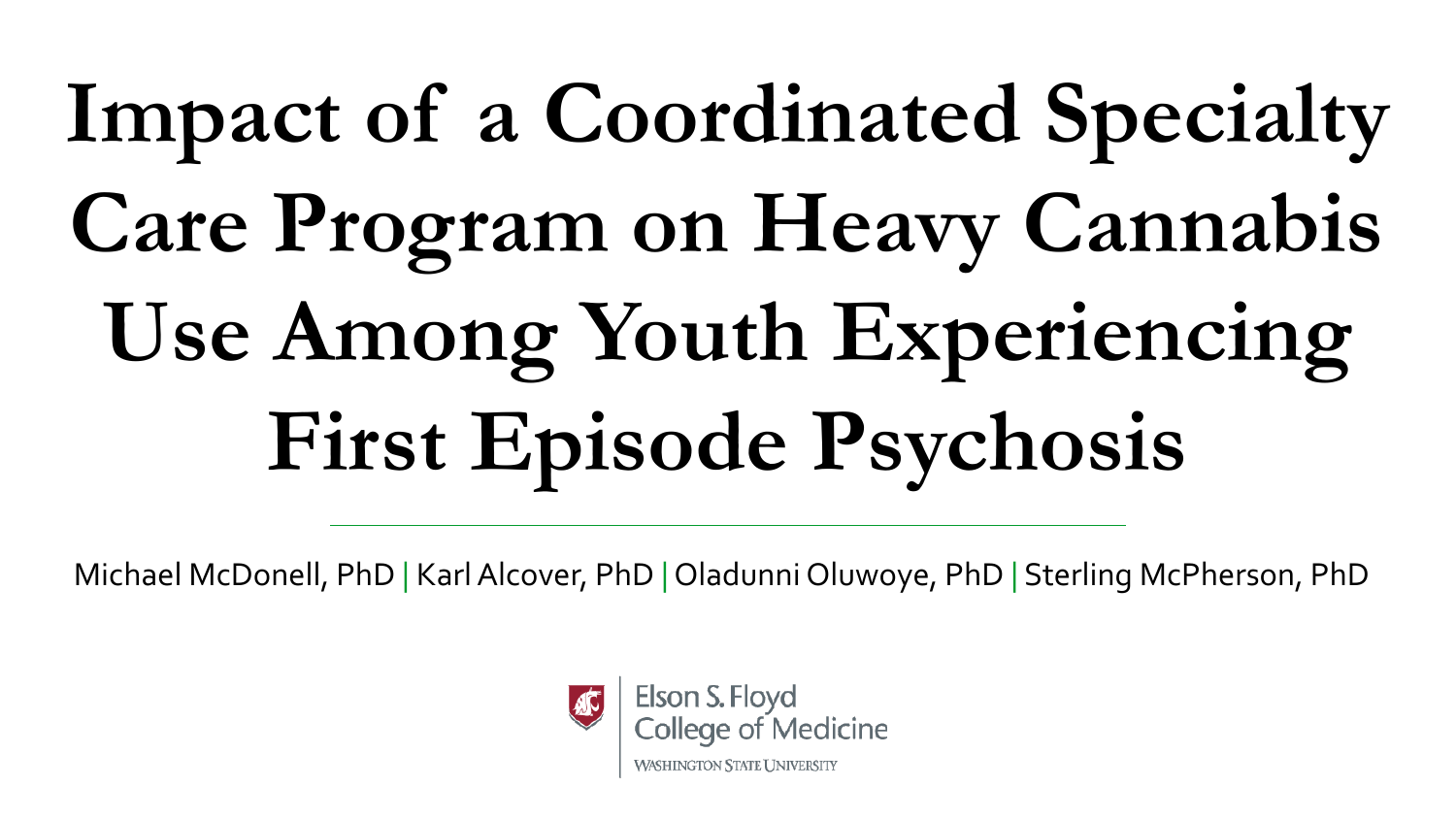## **First Episode Psychosis and Cannabis Use**

- » Cannabis use is associated with increased risk of developing psychosis and increased psychotic symptoms (Hall & Degenhardt, 2008; Large et al., 2011)
- » Frequent or heavy cannabis use may be particularly problematic (Schoeler et al., 2016)
- » Heavy cannabis use might be an important treatment target for interventions designed to treat first episode psychosis

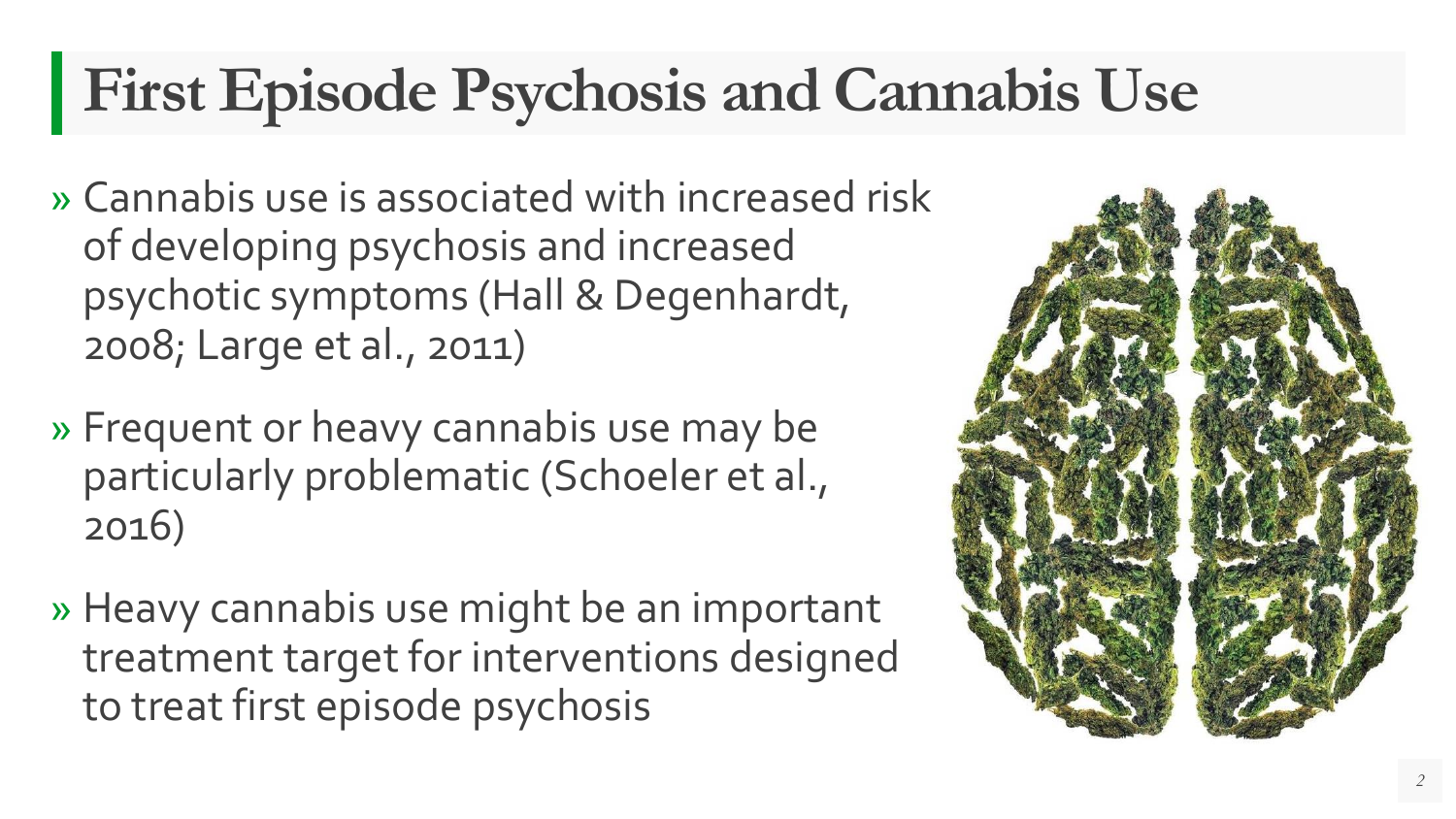## **Coordinated Specialty Care and Cannabis Use**

- » Coordinated specialty care models are multi-component interventions for first episode psychosis
	- Many include interventions for drug use
- » The Recovery After Initial Schizophrenia Episode-Early Treatment Program (RAISE-ETP) study was a cluster randomised trial (N=404) comparing a coordinated specialty care treatment called NAVIGATE to usual community care (Kane et al., 2016)
- » Cannabis use in RAISE-ETP (Cather et al., 2018)
	- 35% met criteria for a cannabis use disorder in their lifetime
	- There was no difference in cannabis use between groups during treatment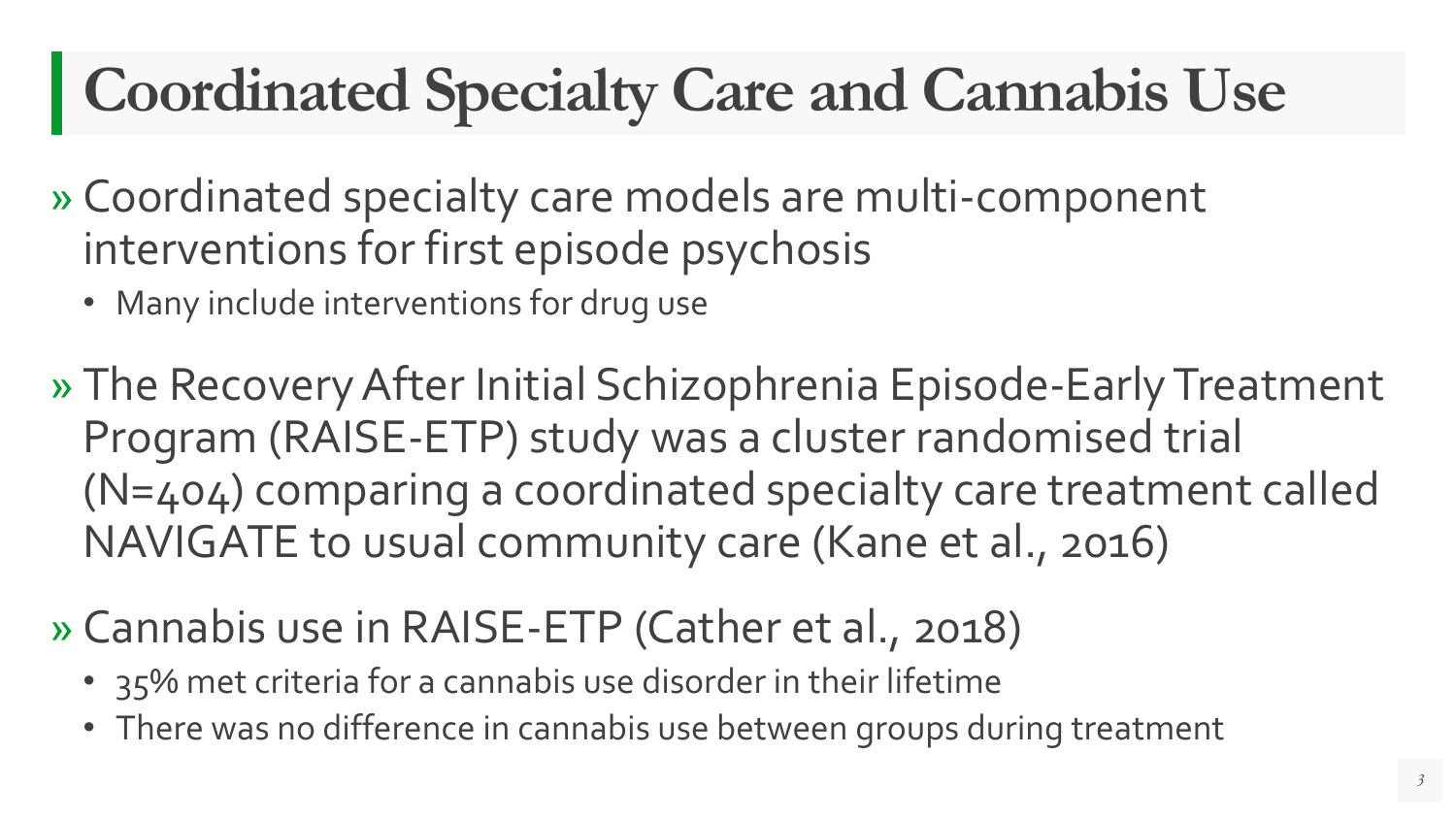#### **Secondary Analysis of Heavy Cannabis Use**

» Hypothesis: Those randomised to NAVIGATE would be less likely to engage in heavy cannabis use than those in the community care group over the 24 month treatment period

» Heavy Cannabis Use: cannabis use > 19 of prior 30 days

» Sample: n=132 cannabis users (33% of original study sample)

» Analysis: Survival analysis with shared frailty, treatment group (main effect), controlling for age, sex, race/ethnicity, and baseline heavy cannabis use (Lin & Wei, 1989)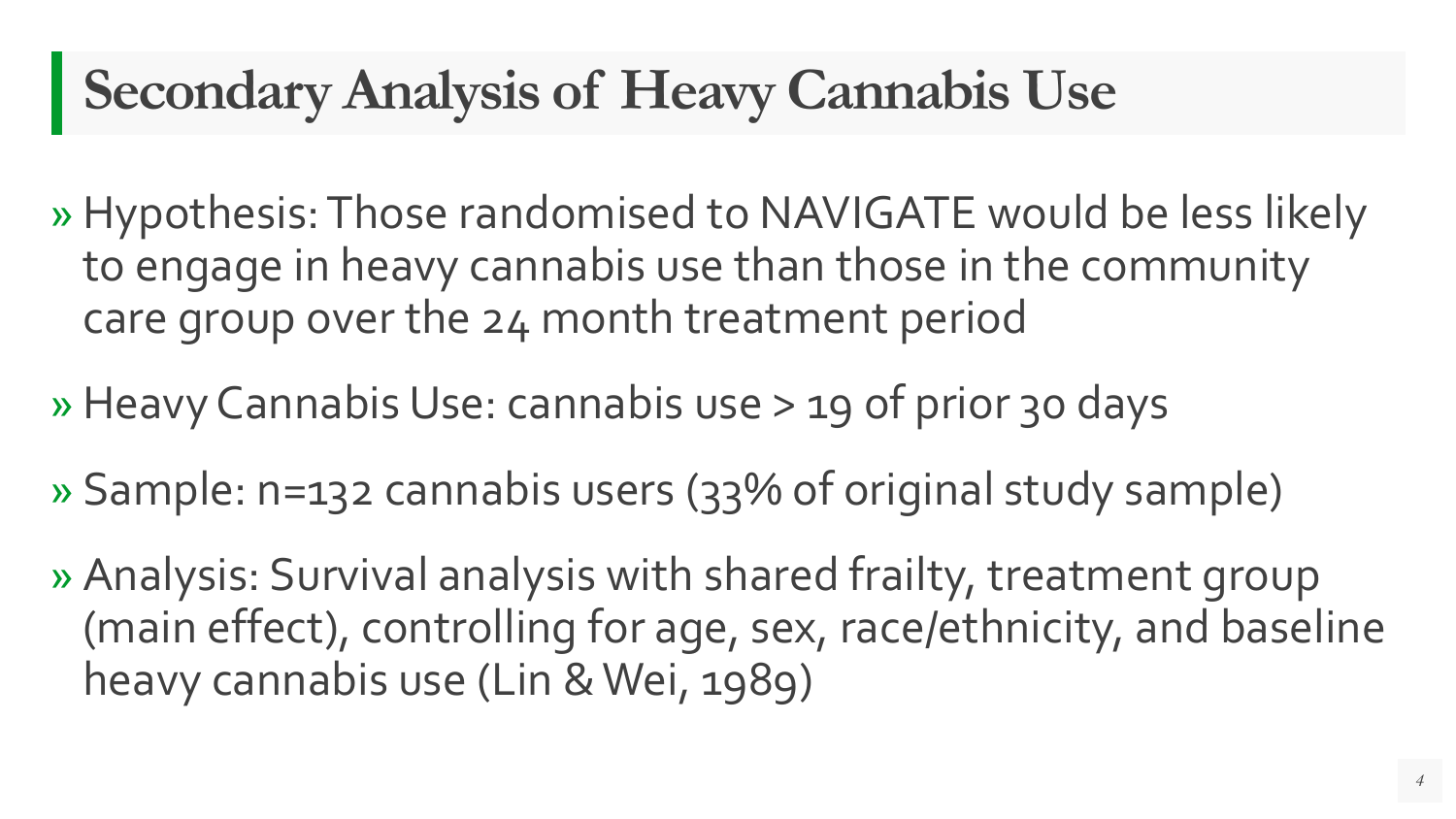#### **Cumulative Survival Probabilities of Heavy Cannabis Use**



Hazard Ratio = 1.8 (95% Confidence Interval = 1.0-3.52) *<sup>5</sup>*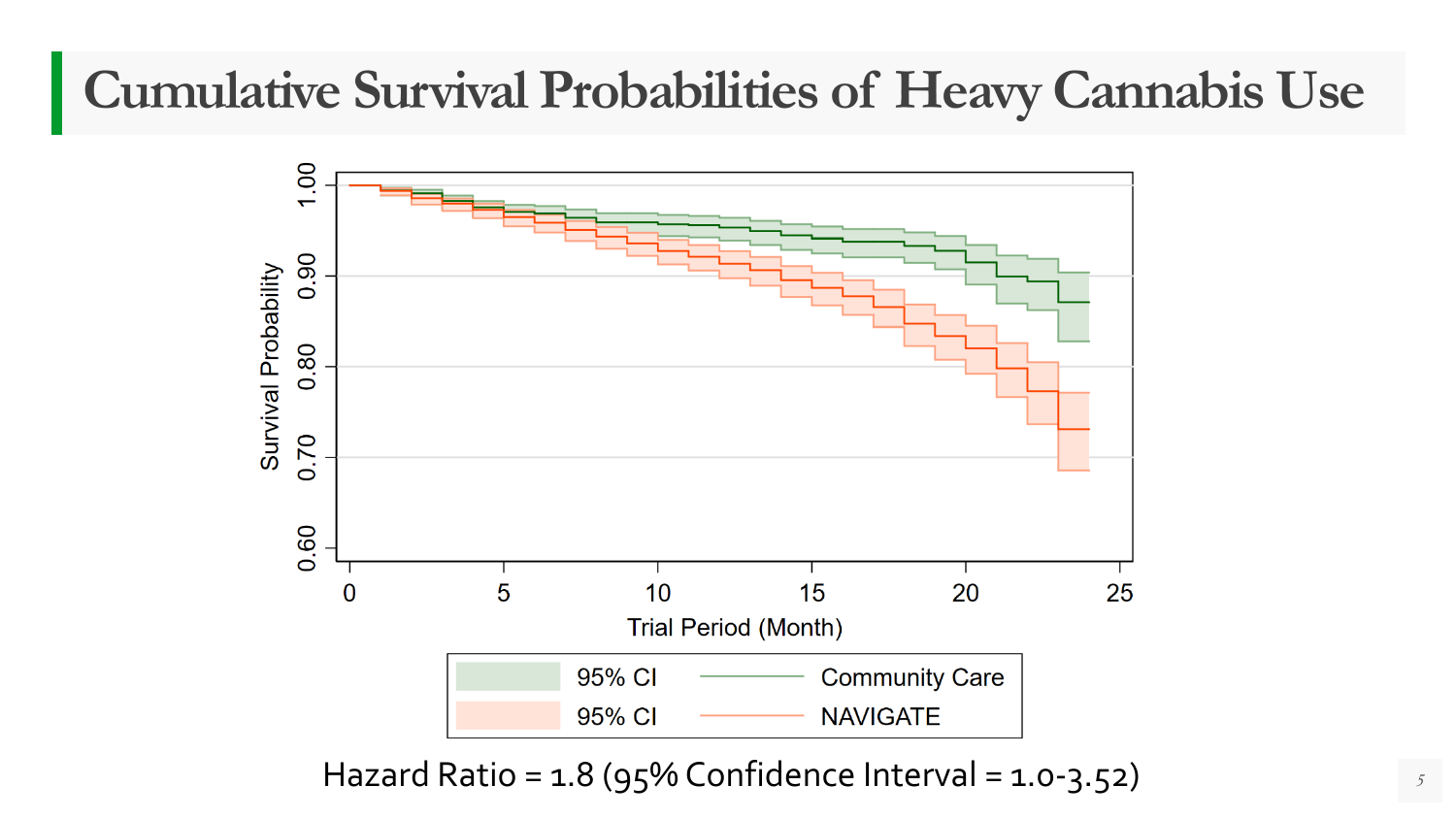## **Conclusion**

» Heavy cannabis use was more likely to occur in the NAVIGATE group, compared to the community care group

#### » Potential explanations include:

- The brief, optional individual therapy module in NAVIGATE might be insufficient
- Community care providers might be more likely to refer for specialized substance use treatment, relative to NAVIGATE clinicians
- Others

#### »Next Steps

- Clinical: enhance substance use treatment in coordinated specialty care programs
- Continue to evaluate heavy cannabis use as a treatment outcome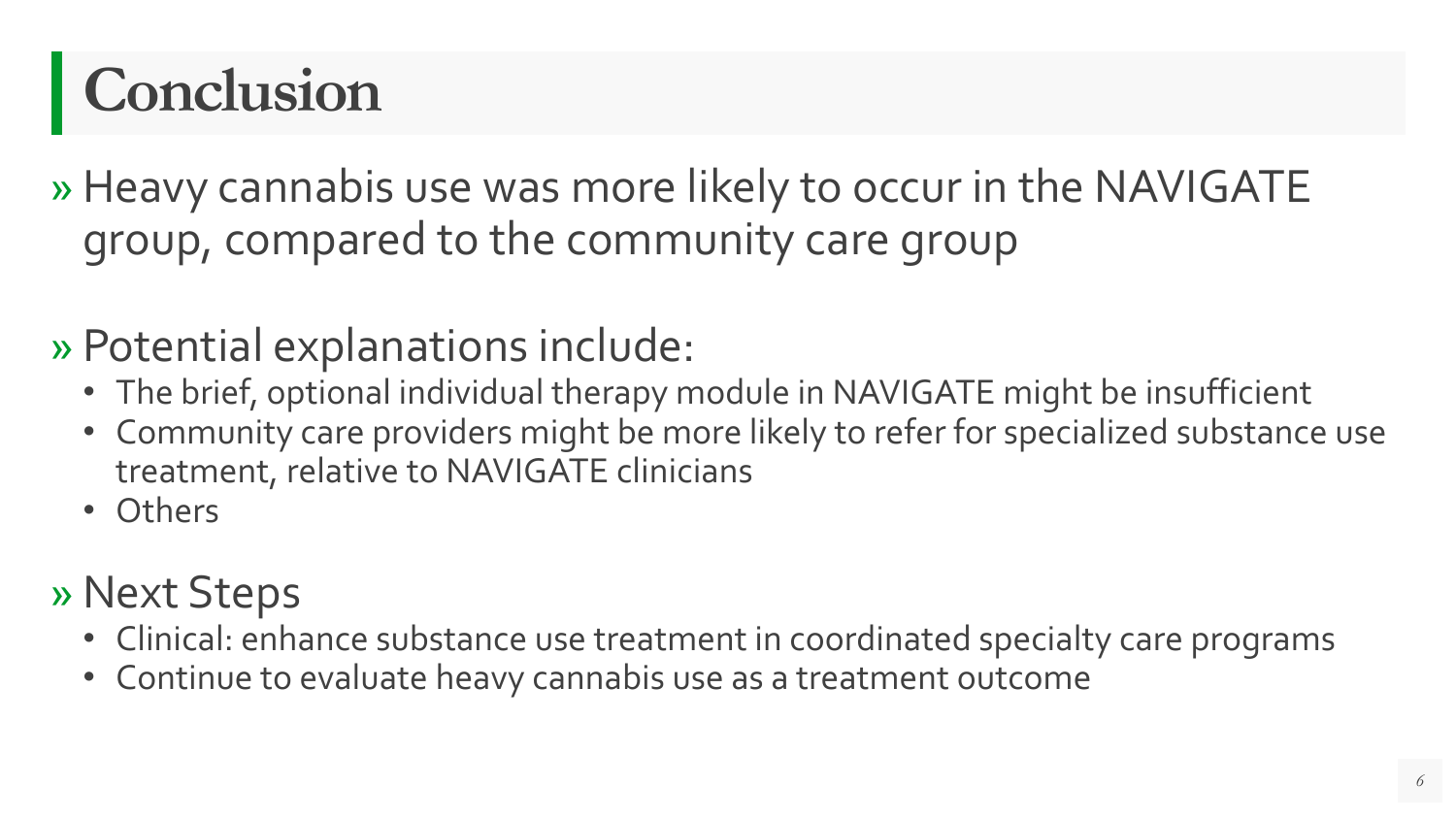### **References**

- » Cather, C., et al., 2018. Impact of comprehensive treatment for first episode psychosis on substance use outcomes: A randomized controlled trial. Psychiatry Research 268, 303–311. https://doi.org/10.1016/j.psychres.2018.06.055
- » Hall, W., Degenhardt, L., 2008. Cannabis use and the risk of developing a psychotic disorder. World Psychiatry 7, 68– 71. https://doi.org/10.1002/j.2051-5545.2008.tb00158.x
- » Kane, J.M., et al., 2016. Comprehensive Versus Usual Community Care for First-Episode Psychosis: 2-Year Outcomes From the NIMH RAISE Early Treatment Program. American Journal of Psychiatry 173, 362–372.
- » Large, M., Sharma, S., Compton, M.T., Slade, T., Nielssen, O., 2011. Cannabis Use and Earlier Onset of Psychosis: A Systematic Meta-analysis. Archives of General Psychiatry 68, 555. <https://doi.org/10.1001/archgenpsychiatry.2011.5>
- » Lin, D.Y., Wei, L.J., 1989. The Robust Inference for the Cox Proportional Hazards Model. Journal of the American Statistical Association 84, 1074–1078.
- » Schoeler, T., et al., 2016. Effects of continuation, frequency, and type of cannabis use on relapse in the first 2 years after onset of psychosis: an observational study. The Lancet Psychiatry 3, 947–953. https://doi.org/10.1016/S2215- 0366(16)30188-2